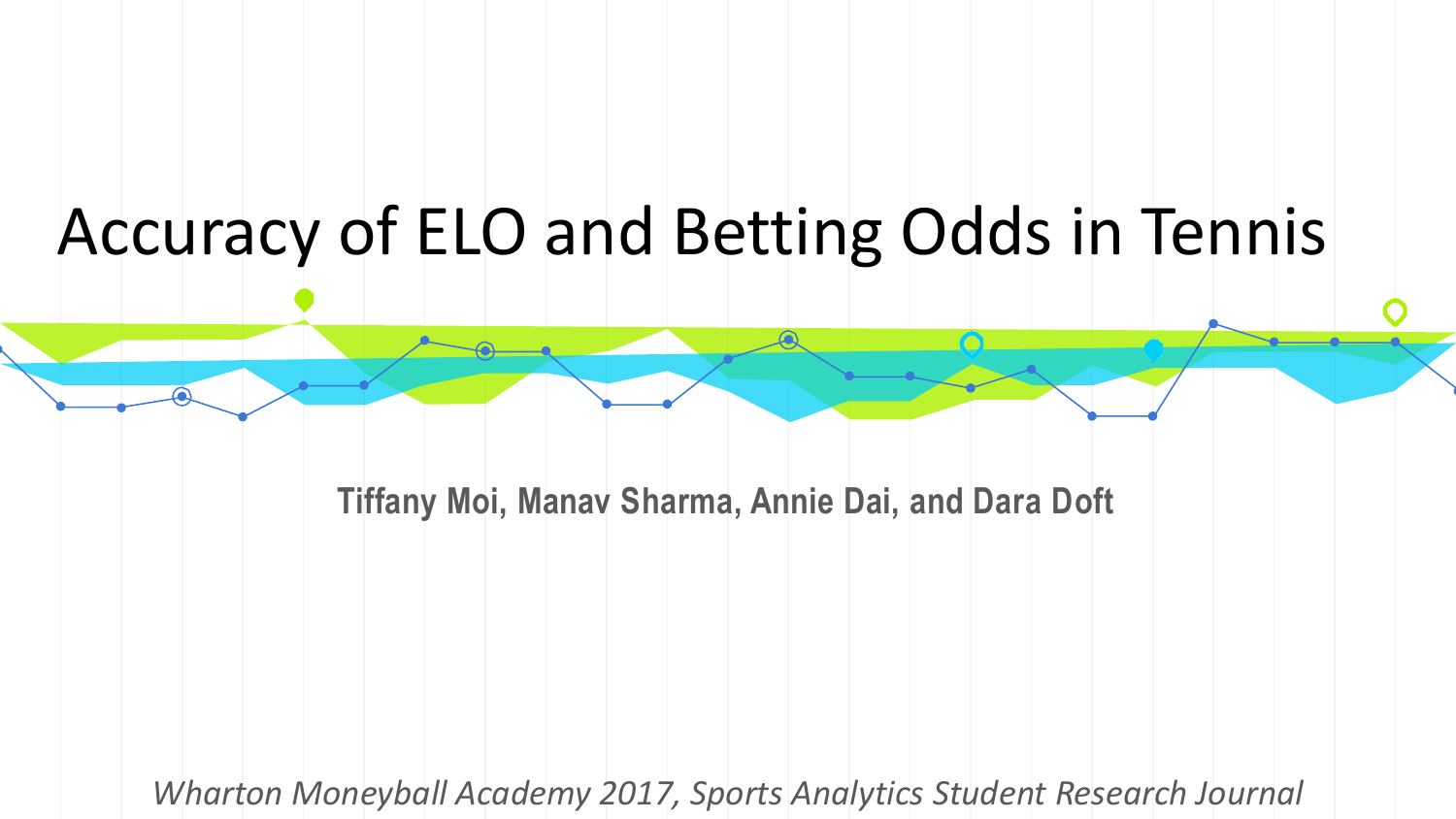

## **Problem**

### To see whether or not ELO scores or Betting Odds are accurate in determining the outcomes of matches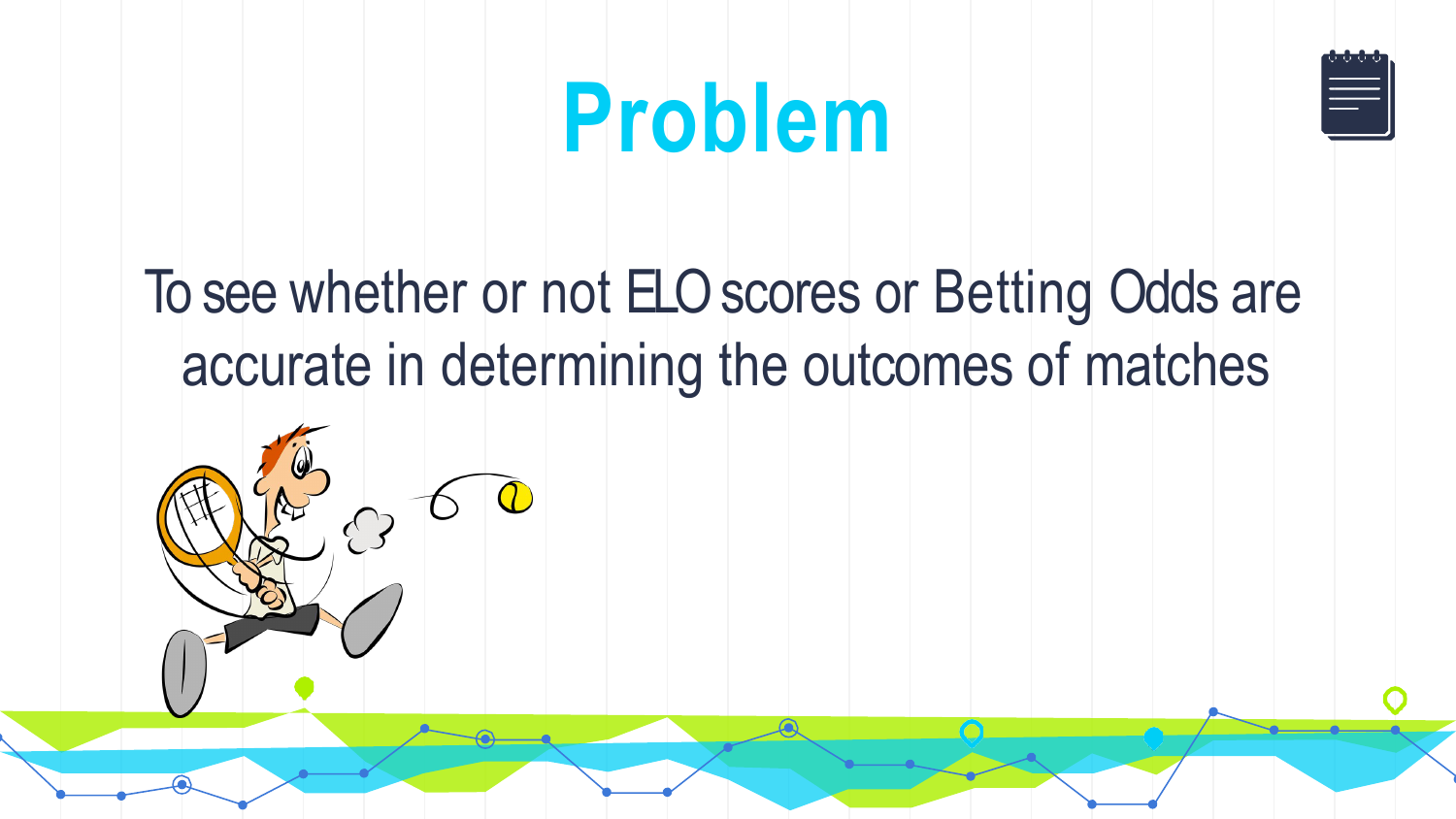# **Methodology**



- ◉ CollectedDatafromall GrandSlamsdatingfrom2007to2016
- Compared match results with implied probability predictions
- ◉ Calculatedmeansquareerrorandmisclassificationrate
- **◎** Created a Histogram to see frequency
- Created a scatterplot to compare Betting Odd probability to ELO score probability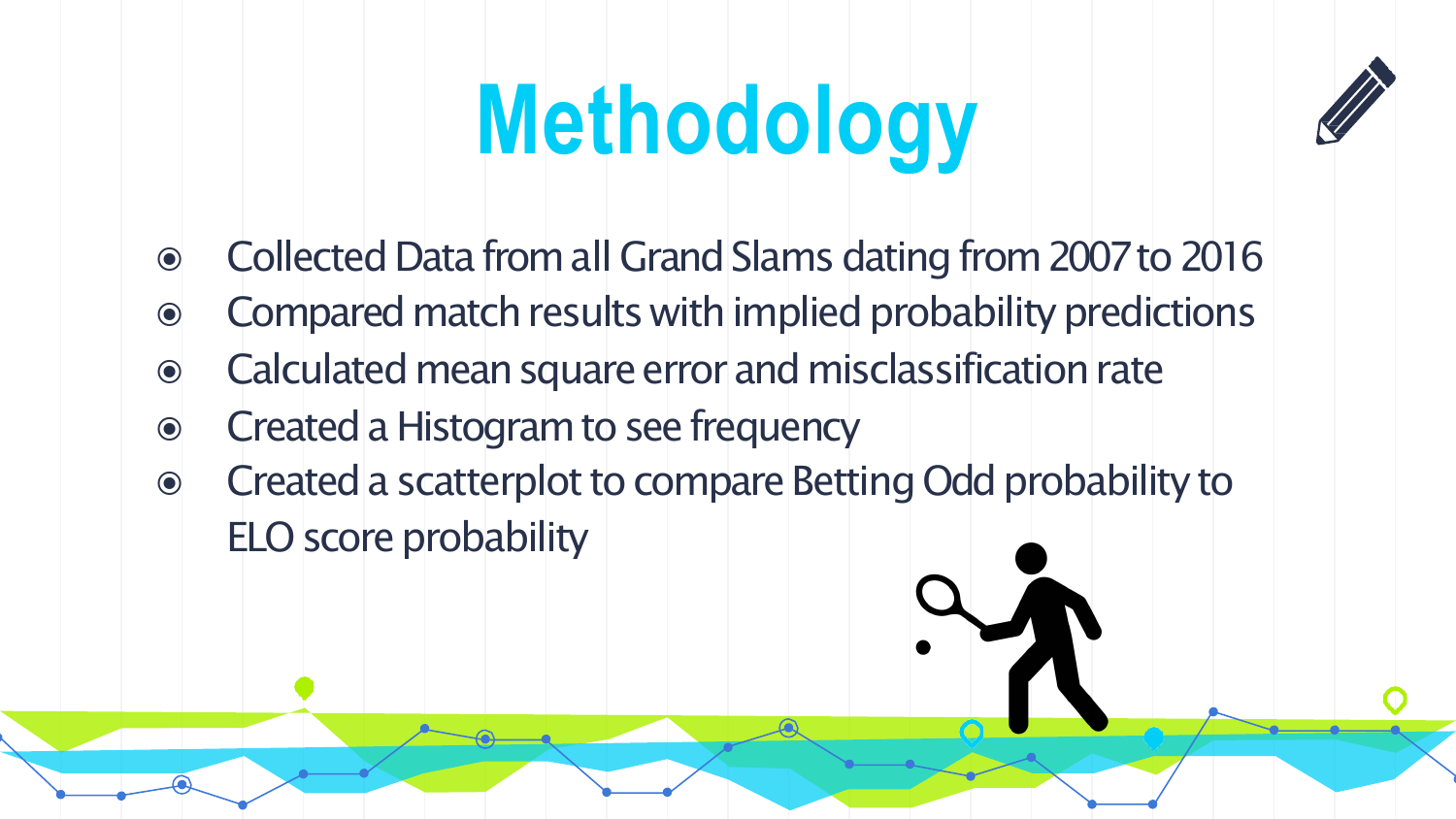

# **Results: Men's ELO**

#### **Frequency of Wins Based on ELO**



**ELO Probability** 

- ◉ Misclassification:0.236
- ◉ MeanSquaredError:0.162
- ◉ Analysis:ELOscore predictions show that 76.4% of games were predicted correctly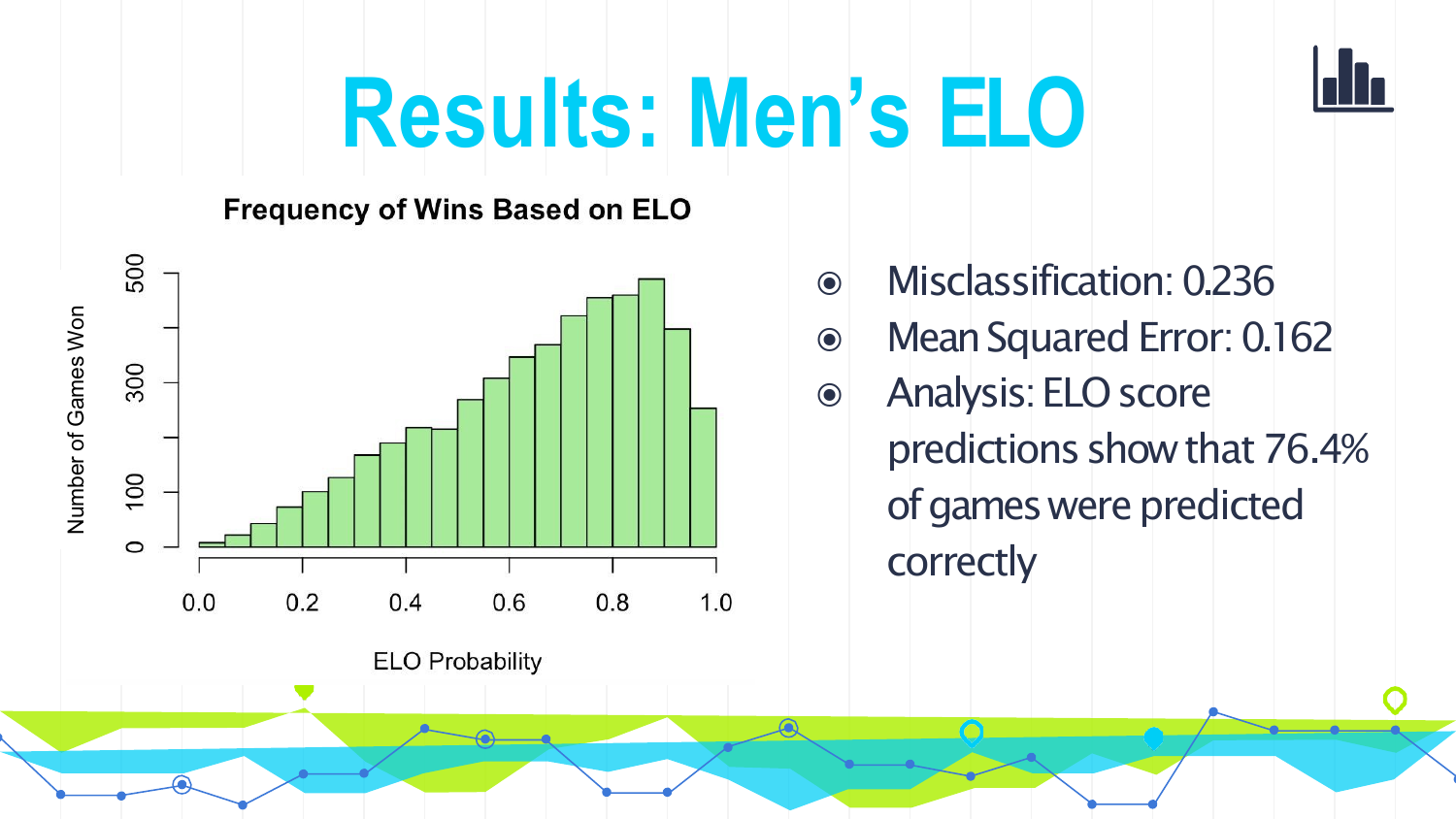

# **Results: Women's ELO**

**Frequency of Wins Based on ELO** 



- **Misclassification: 0.28**  $\odot$
- **Mean Squared Error:**  $\odot$ 0.188
- Analysis: ELO score  $\odot$ predictions shows that 71.1% of games were predicted correctly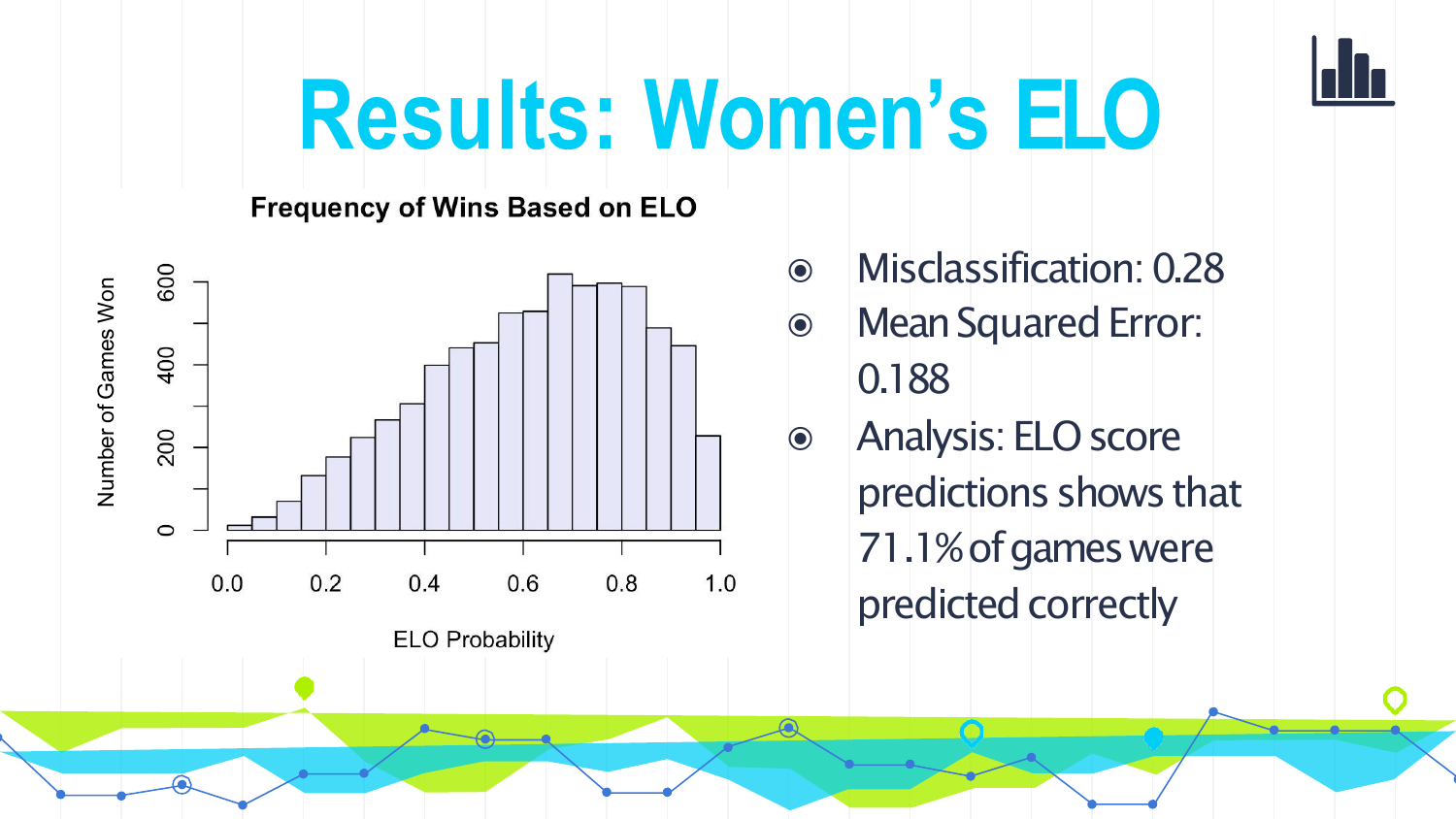# **Results: Men's Betting Odds**

**Frequency of Wins from Implied Odds** 



**Implied Probabilities** 

- ◉ MisclassificationRate:0.250
- ◉ MeanSquaredError:0.146
- ◉ Analysis:Shows that about 75% of the time the favorite wins going off Bookie odds.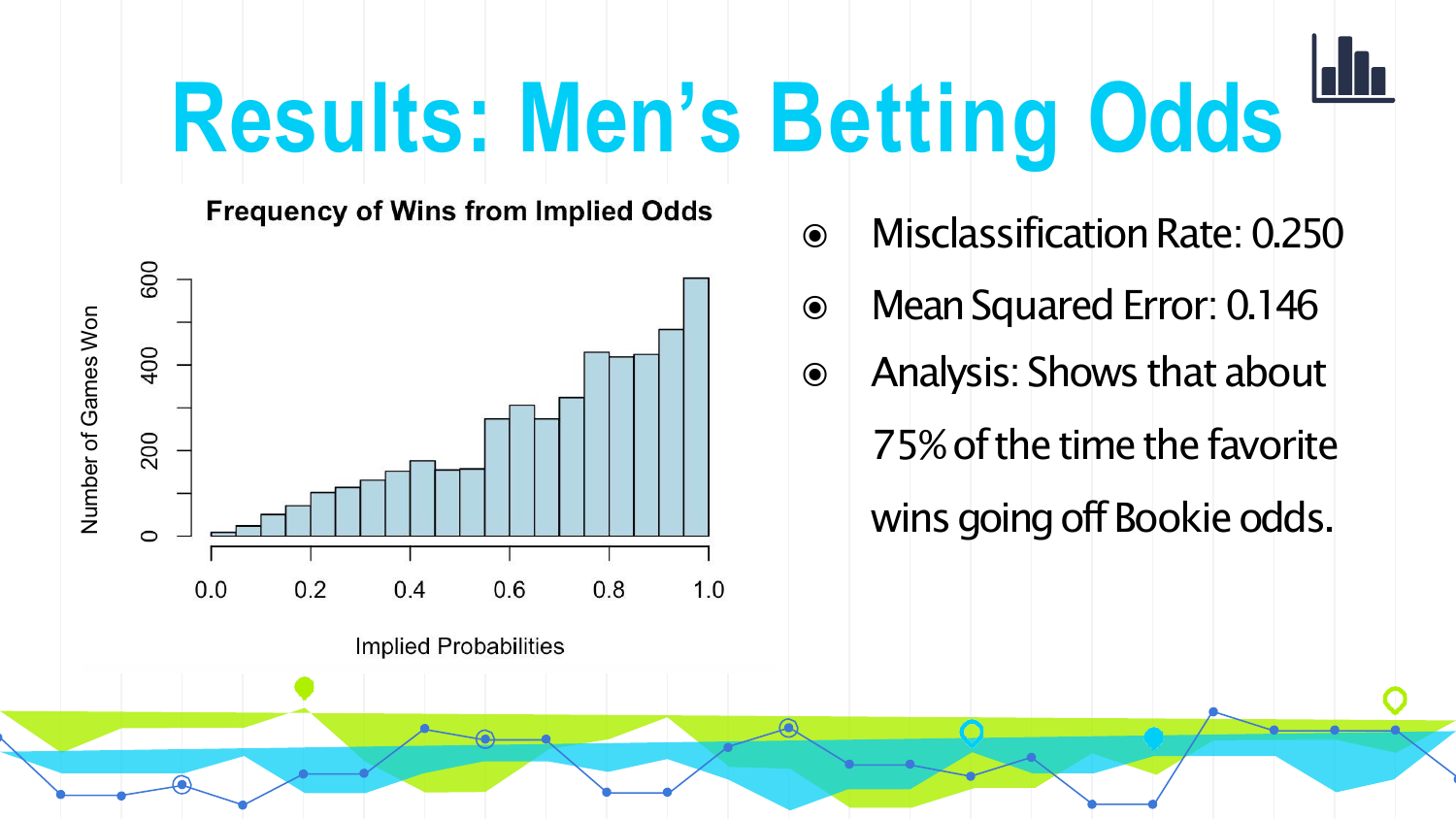# **Results: Women's Betting Odds**

**Frequency of Wins from Implied Odds** 



**Implied Probabilities** 

- ◉ Misclassification:0.274
- ◉ MeanSquare Error:0.165
- ◉ Analysis:Thefavorite is
	- shown to win about 72.6% based off Bookie odds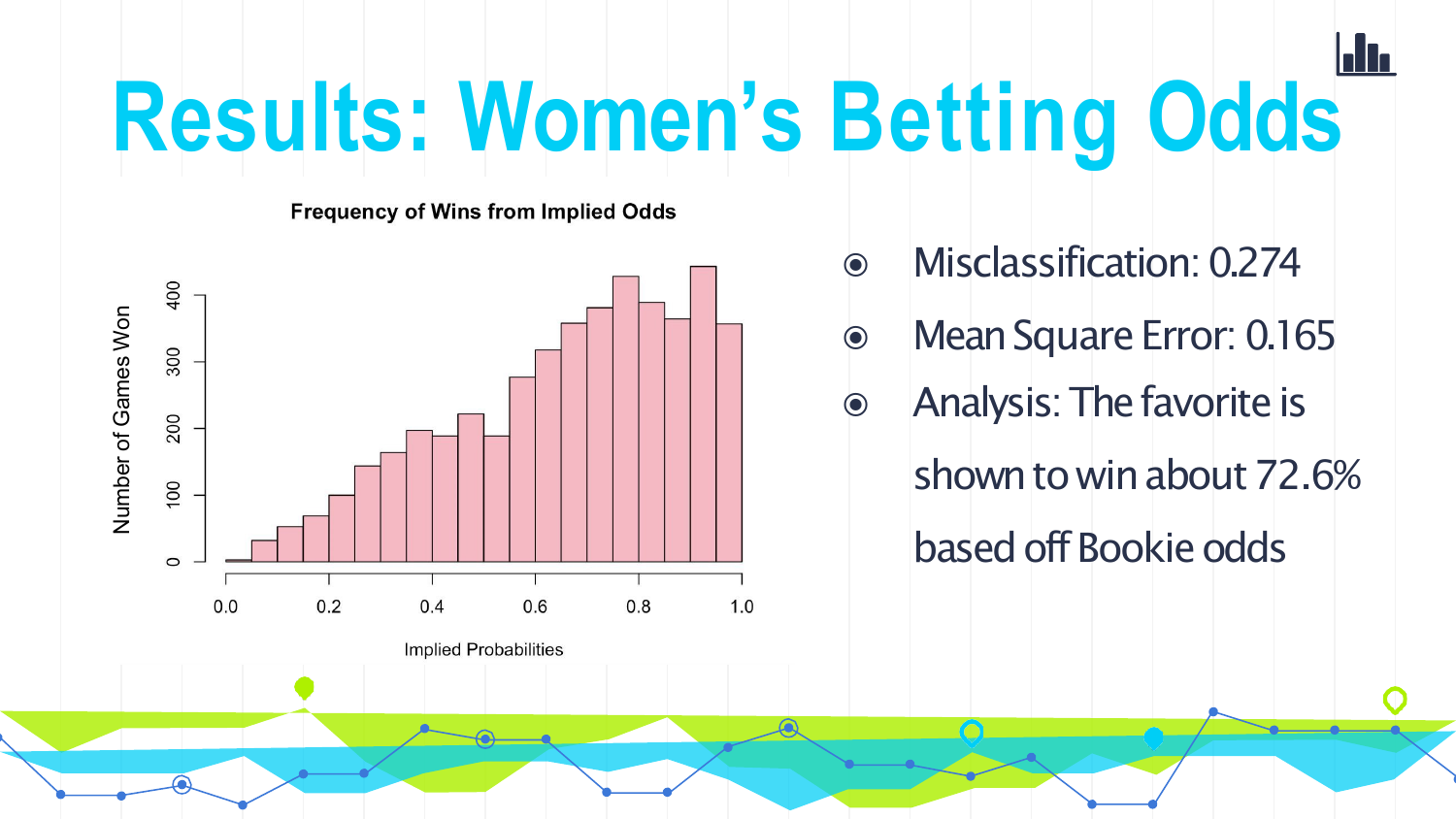

## **Results: Men's Both**

#### **Men's ELO vs Betting Odds**



- ◉ R-Value:0.8697
- ◉ R^2Value:0.7564
- Strong Positive Correlation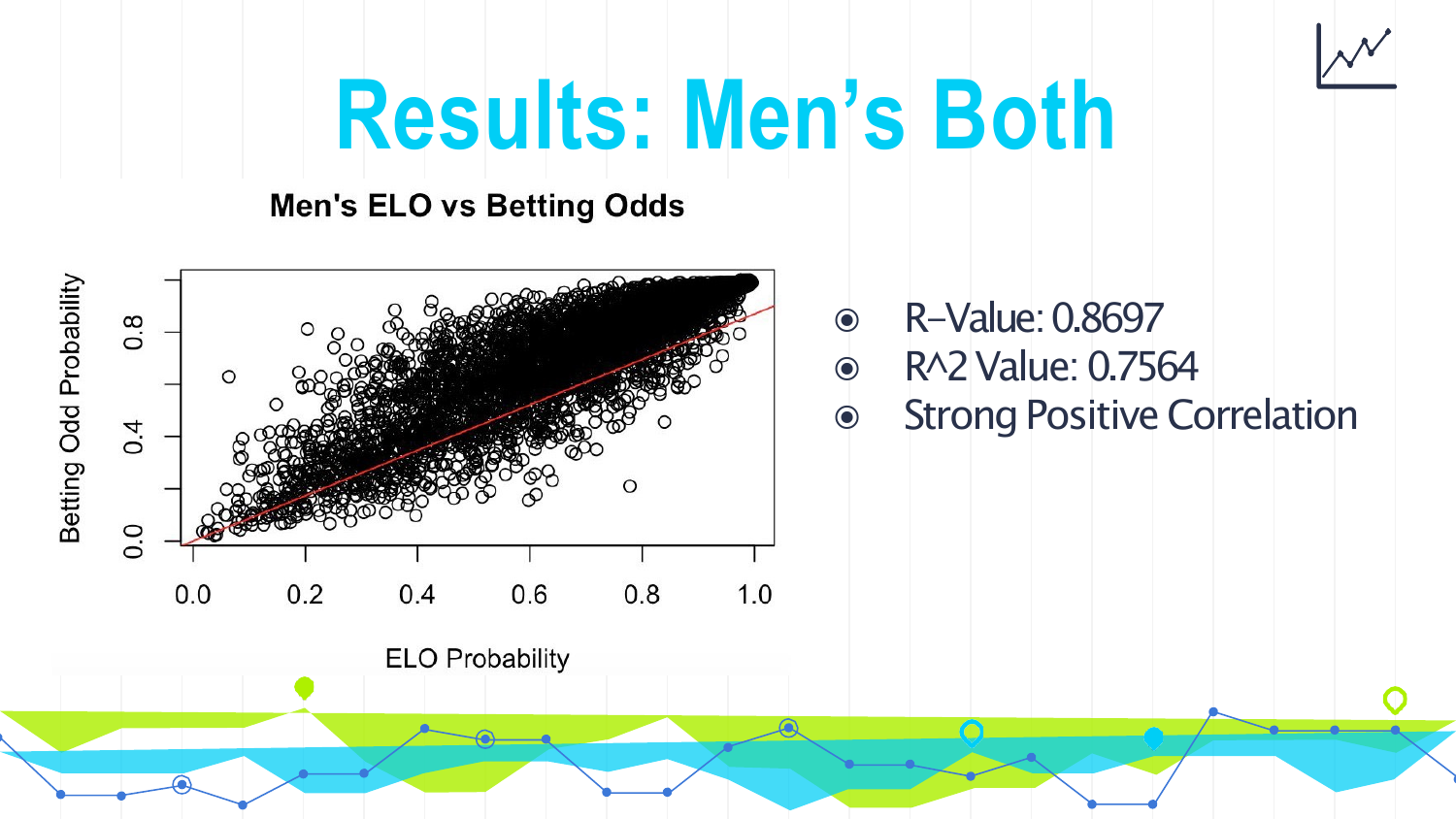

### **Results: Women's Both**

#### **Women's ELO vs Betting Odds**

**ELO Probability** 



- ◉ R-value:0.9139
- ◉ R^2Value:0.8353
- ◉ StrongPositive **Correlation**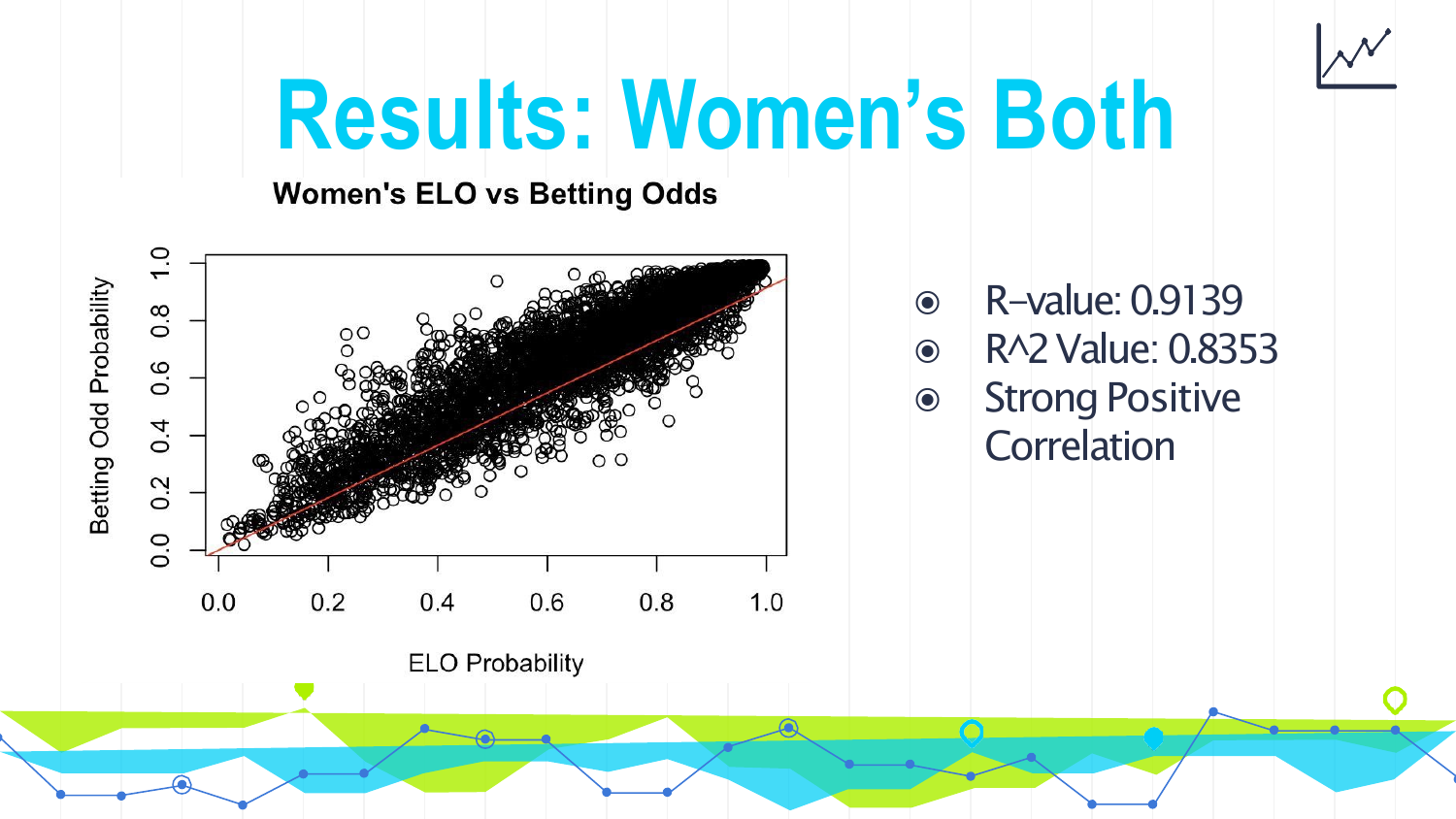



- Most accurate system is the Men's Betting odds (Accurately  $\odot$ predicted 75% matches)
- Comparing both ELO systems the Men's ELO system was  $\odot$ accurate with misclassification: 0.236 MSE: 0.162
- When comparing both Betting Odds and ELO for men and  $\odot$ women we found strong positive correlation
- But when comparing systems, the Women's ELO vs Betting  $\odot$ Odds had a much stronger correlation and higher correlation coefficient than than comparing the Men's Systems against each other.